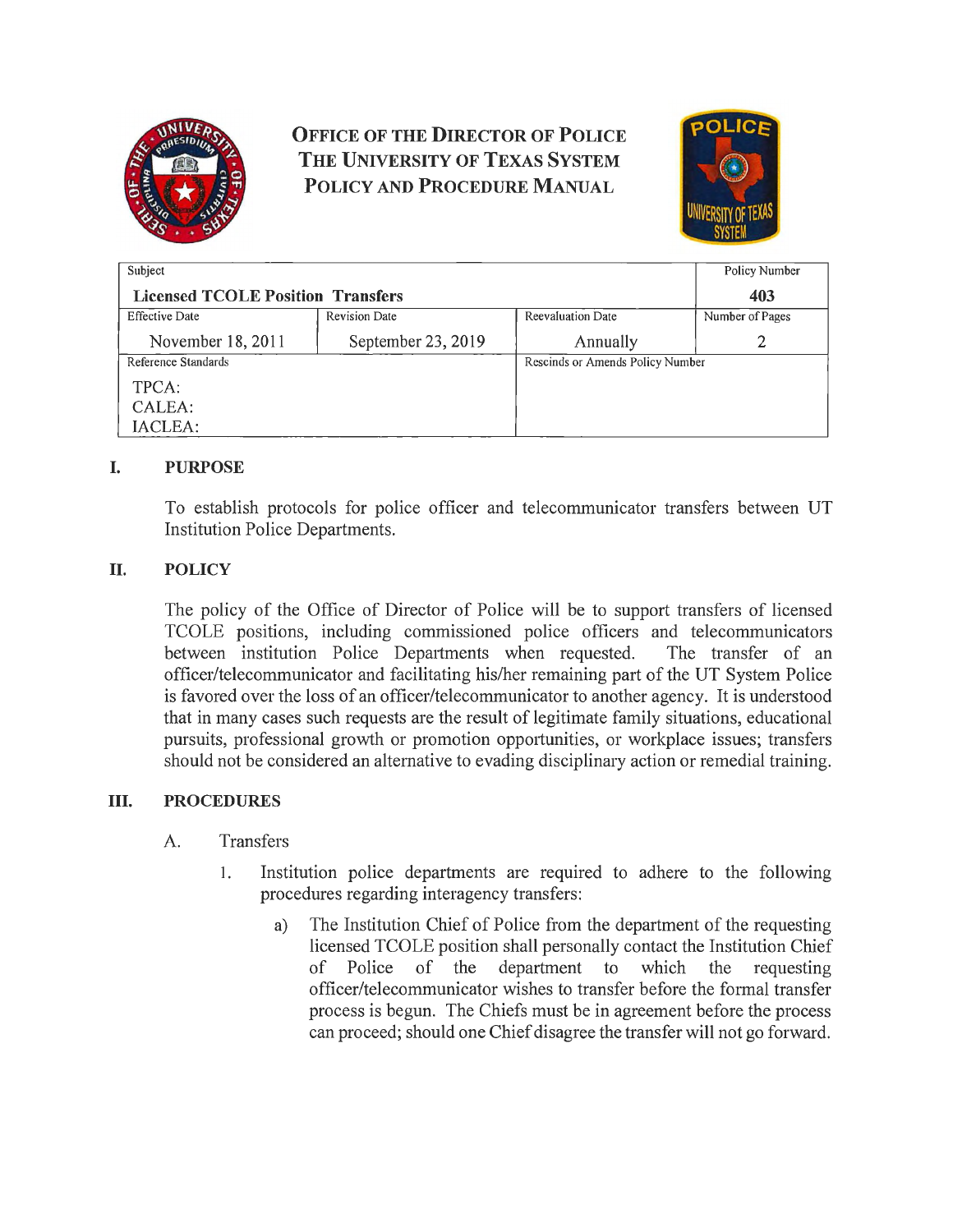- b) The agency from which the officer/telecommunicator is departing will complete and submit a DP#35 Personnel Action form to the Office of the Director of Police for approval prior to the transfer of an officer/telecommunicator to another UT institution.
- c) The Action Summary section on the DP#35 form will include the institution the officer/telecommunicator is transferring to, as well as the rank to which the officer/telecommunicator will be appointed.
- d) Once the DP #35 Personnel Action form is received and approved by the Office of the Director of Police, the transferring institution police department will be notified and the transfer may occur.
- e) The Office of the Director of Police will immediately issue a new UT System Police identification card reflecting the change in institution police departments to the officer via U.S. Postal Service. The department shall shred the old police identification card immediately upon receipt of the new ID card.
- 2. Transfers will not be approved if any of the following conditions exist:
	- a) The licensed TCOLE position holder involved is under investigation administratively or for alleged criminal conduct.
	- b) The licensed TCOLE position holder involved is participating in or about to participate in a performance improvement program.
	- c) The licensed TCOLE position holder involved is participating in or about to participate in remedial training.
	- d) The licensed TCOLE position holder involved is pending formal disciplinary action.
	- e) The licensed TCOLE position holder involved has not yet completed at least one year's service as a UT System police officer/telecommunicator.
- 3. It is the position of the Office of the Director of Police that qualified transferring officers/telecommunicators shall not be required to re-do or recomplete background investigations, polygraph examinations, medical examinations, psychological examinations, drug tests, physical agility testing or personal history statements except to the extent required by the hiring institution.
- 4. If the transfer is not approved the Chief of Police at the home Institution where the TCOLE position holder is employed, shall notify the TCOLE position holder why the transfer was not approved.

. - Michael J. Heidingsfield

Director of Police